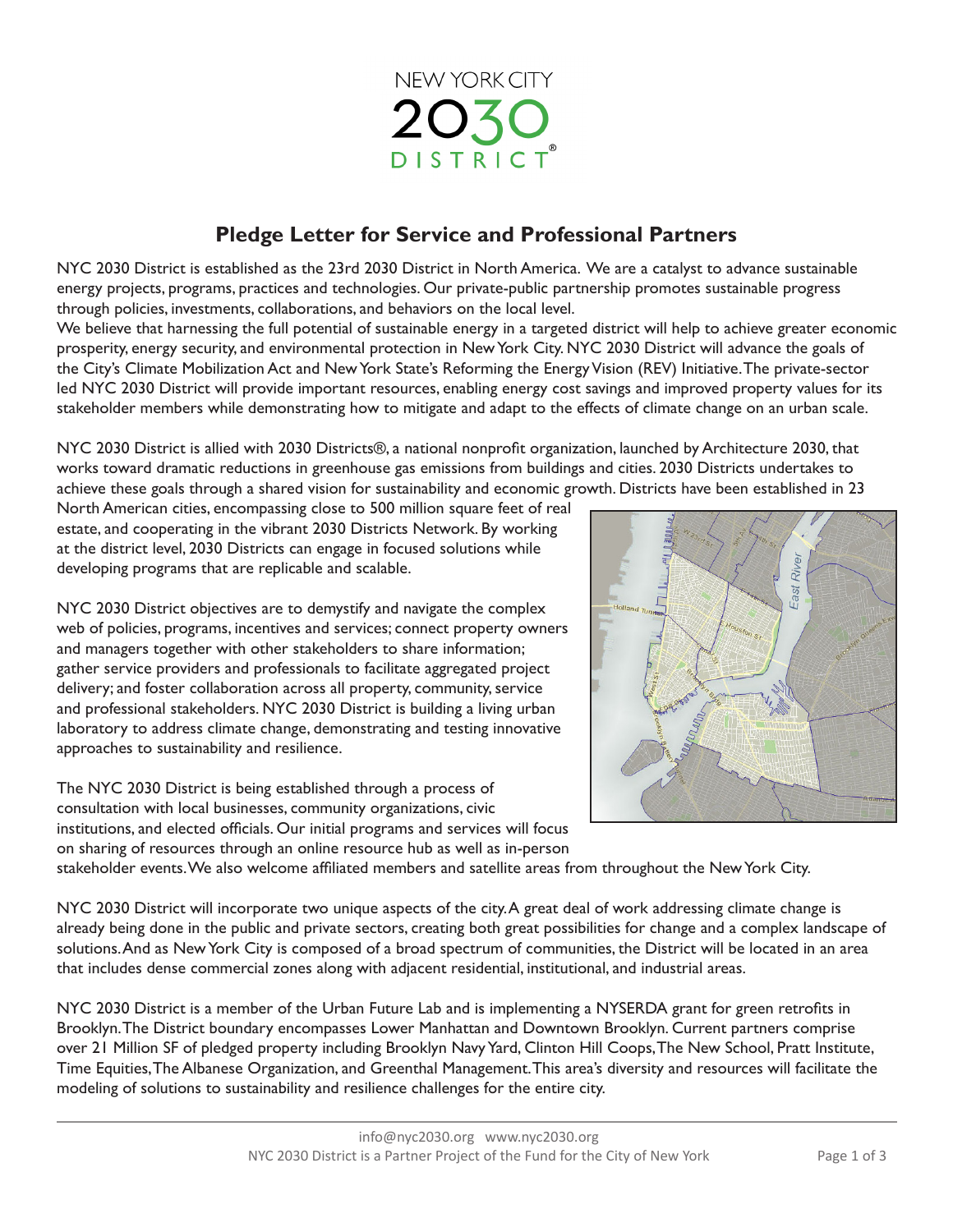

NYC 2030 District Service and Professional Partner Pledge Letter (continued)

## **NYC 2030 District Partnership Benefits**

As a Service and Professional Partner, my organization will receive the following benefits:



**Bring cutting edge building performance services to your customers**



**Interact with a wide range of clientele through networking events and more**

**Participation in directing NYC 2030 District programs and advocacy efforts through forums, working groups and committees**



**Be recognized on our website and in our publications**



**Be connected to new ideas, education and other opportunities**

# **NYC 2030 District Service and Professional Partnership Requirements**

Service and Professional Organization Partners are required to (A) make minimum annual tax deductible contributions and requested to make suggested annual tax deductible contributions to the NYC 2030 District as outlined below, (B) fulfill the participation requirements outlined above, (C) make every reasonable effort to support meeting the performance targets at the district scale. **Make checks payable to** *Fund for the City of New York* **with memo** *NYC 2030 District***.** 

| <b>Minimum Required Annual Contributions</b> |  |        |
|----------------------------------------------|--|--------|
| Under 25 Employees                           |  | \$250. |
| 26 to 100                                    |  | 500.   |
| $101$ to 250                                 |  | 1,000. |
| Over 250                                     |  | 3,000. |

#### **Suggested Annual Contributions**

| Individual Membership          | \$50.   |
|--------------------------------|---------|
| 2 to 10 Employees              | 500.    |
| $10$ to $25$                   | 1,500.  |
| 26 to 100                      | 5,000.  |
| Over 100                       | 15,000. |
| <b>Core Corporate Sponsors</b> | 25,000. |